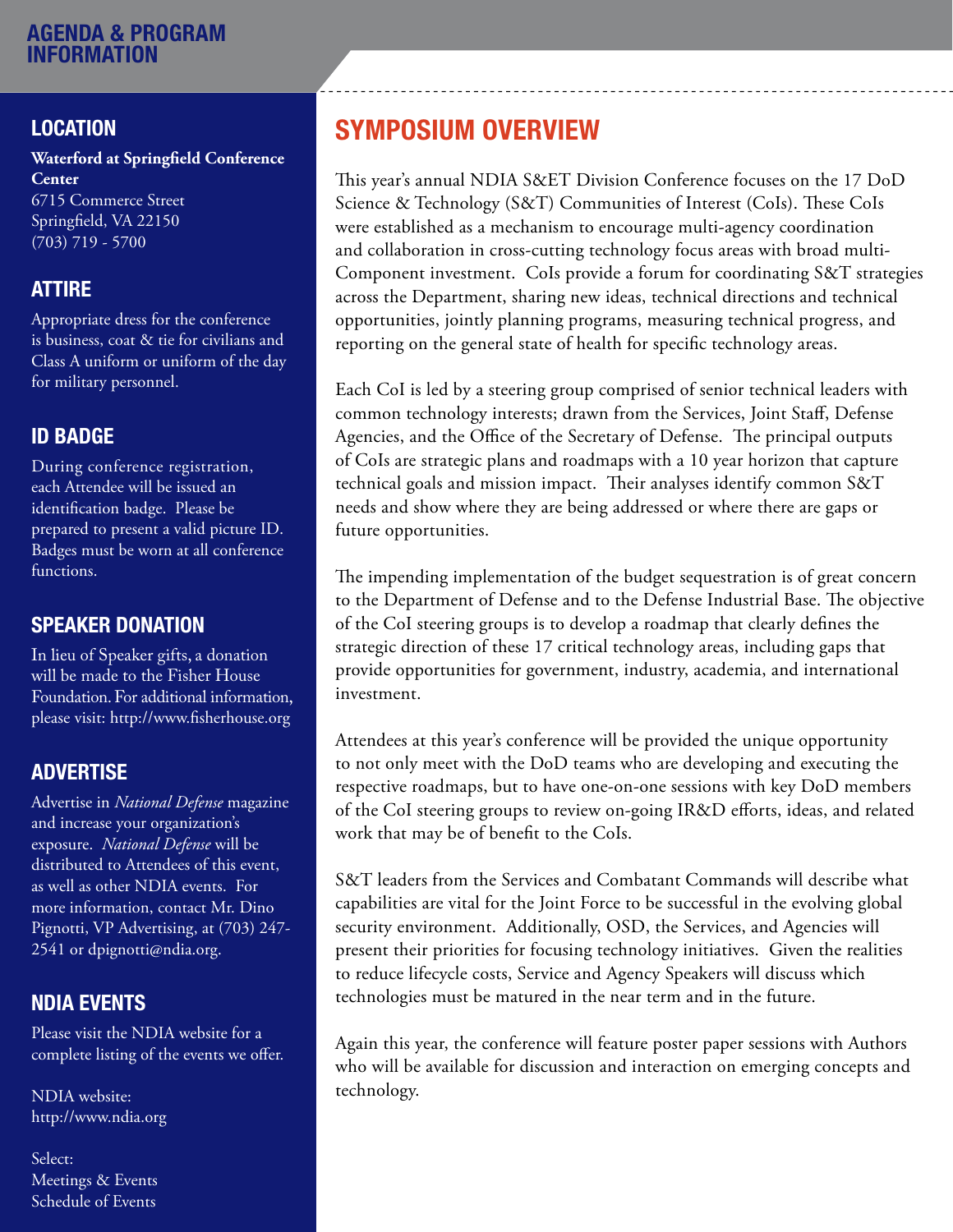# TUESDAY, MARCH 24, 2015

| 7:00 AM - 6:00 PM      | <b>Conference Registration</b><br>Foyer                                                                                                                                                                                                                                                                                                                                                                                                         |
|------------------------|-------------------------------------------------------------------------------------------------------------------------------------------------------------------------------------------------------------------------------------------------------------------------------------------------------------------------------------------------------------------------------------------------------------------------------------------------|
| $7:00$ AM $-$ 8:00 AM  | <b>Continental Breakfast</b><br>Foyer                                                                                                                                                                                                                                                                                                                                                                                                           |
| $8:00$ AM $-$ 8:15 AM  | <b>Welcome Remarks</b><br>Singleton Combo Ballroom<br>General Craig McKinley, USAF (Ret), President & CEO, NDIA<br>• Mr. James Chew, Advanced Concepts Strategic Development, General Atomics; Chairman, Science<br>& Engineering Technology Division, NDIA                                                                                                                                                                                     |
| $8:15$ AM $-9:15$ AM   | <b>Keynote Address: Technical Superiority</b><br>Singleton Combo Ballroom<br>• Mr. Alan R. Shaffer, Principal Deputy Assistant Secretary of Defense (Research & Engineering)                                                                                                                                                                                                                                                                    |
| $9:15$ AM $-$ 12:00 PM | <b>FY 2016 PRESIDENT'S BUDGET REQUEST AND OPPORTUNITIES FOR COLLABORATION SESSION</b><br>Singleton Combo Ballroom<br><b>Session Chair:</b><br>> Dr. Raj Aggarwal, Director, Engineering Research Institute, College of Engineering, Iowa State<br>University                                                                                                                                                                                    |
| $9:15$ AM $-$ 9:45 AM  | FY 2016 President's Budget Request for DoD S&T Program<br>Singleton Combo Ballroom<br>• Mr. Robert W. Baker, Deputy Director, Plans & Programs, Office of the Assistant Secretary of<br>Defense (Research & Engineering)                                                                                                                                                                                                                        |
| $9:45$ AM $-$ 10:00 AM | <b>Networking Break</b><br>Foyer                                                                                                                                                                                                                                                                                                                                                                                                                |
| 10:00 AM - 10:30 AM    | Prototyping: A Path to Agility, Innovation and Affordability<br>Singleton Combo Ballroom<br>• Mr. Earl Wyatt, Deputy Assistant Secretary of Defense, Emerging Capability & Prototyping,<br>Office of the Assistant Secretary of Defense (Research & Engineering)                                                                                                                                                                                |
| 10:30 AM - 11:00 AM    | The DoD Test & Evaluation / Science & Technology Program<br>Singleton Combo Ballroom<br>• Mr. George Rumford, Test & Evaluation/Science & Technology Program Manager, Defense Test<br>Resource Management Center                                                                                                                                                                                                                                |
| 11:00 AM - 11:30 AM    | <b>Introduction to Poster Papers: Author Presentations</b><br>Singleton Combo Ballroom<br><b>Session Chair:</b><br>▶ Dr. Raj Aggarwal, Director, Engineering Research Institute, College of Engineering, Iowa State<br>University<br>Authors will provide a short introduction to their poster papers. Posters will be displayed in the Poster &<br>Table Top Display Hall where Attendees will have the opportunity to speak with the Authors. |
| 11:30 AM - 12:30 PM    | <b>Networking Lunch</b><br>Poster & Table Top Display Hall - Hazel Combo Ballroom<br>The table top display hall features table top displays and poster papers. Attendees have the<br>opportunity to network with displayers and poster presenters, including all 17 CoIs, during the Poster<br>and Table Top Display Hall hours.                                                                                                                |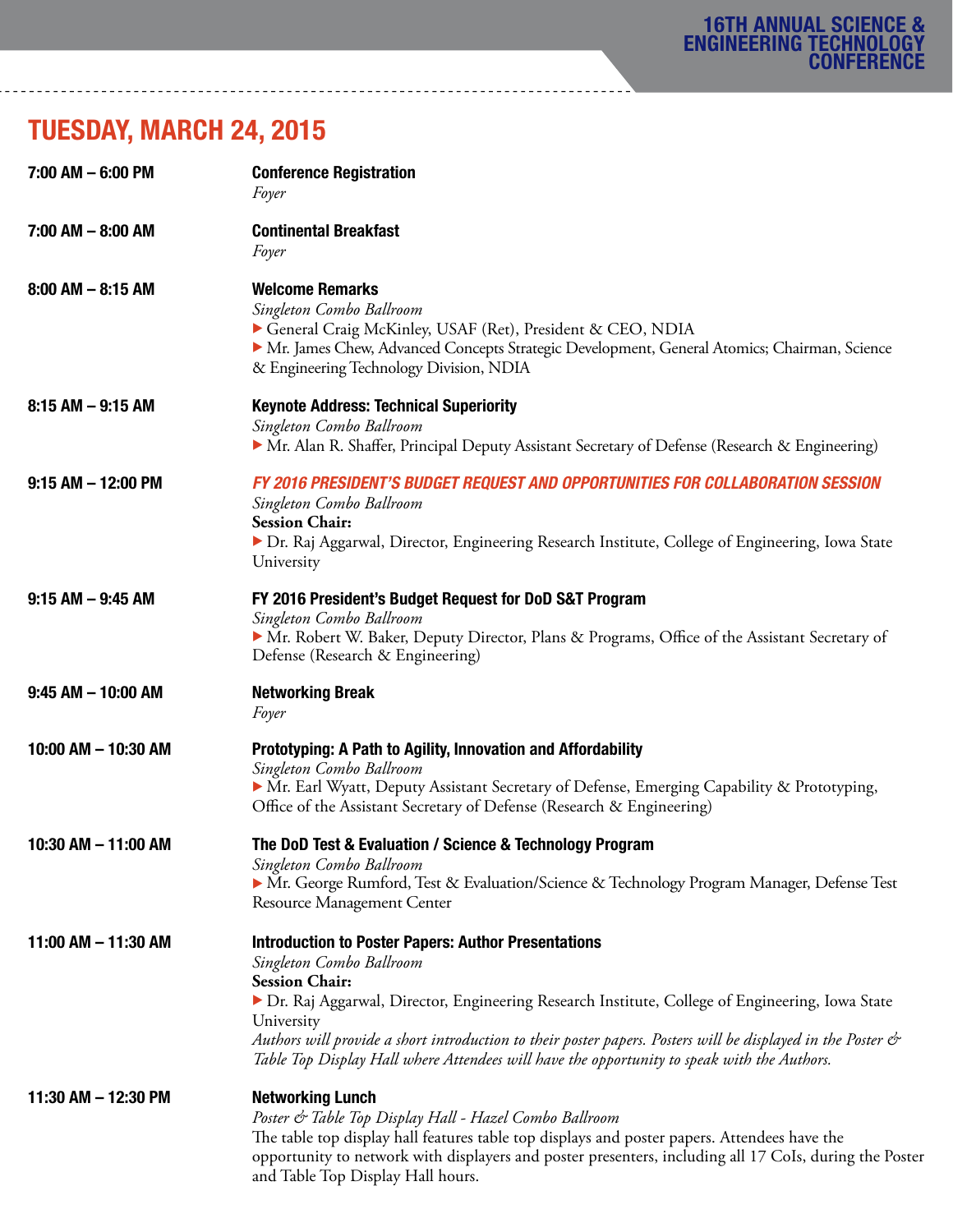| <b>AGENDA &amp; PROGRAM</b> |                                                                                                                                                                                                                                                                                                                     |
|-----------------------------|---------------------------------------------------------------------------------------------------------------------------------------------------------------------------------------------------------------------------------------------------------------------------------------------------------------------|
| <b>INFORMATION</b>          |                                                                                                                                                                                                                                                                                                                     |
| 12:30 PM - 1:30 PM          | The DARPA Science & Technology Program<br>Singleton Combo Ballroom<br>Mr. Ellison "Dick" Urban, Special Assistant for Strategic Execution & Analysis, Defense Advanced<br>Research Projects Agency (DARPA)                                                                                                          |
| 1:30 PM $-$ 5:00 PM         | <b>SERVICE SCIENCE &amp; TECHNOLOGY PROGRAM SESSIONS</b><br><b>Session Chair:</b><br>• Mr. James Chew, Advanced Concepts Strategic Development, General Atomics; Chairman, Science &<br>Engineering Technology Division, NDIA                                                                                       |
| 1:30 PM $-$ 2:30 PM         | <b>Army Science &amp; Technology Program</b><br>Singleton Combo Ballroom<br>• Ms. Mary J. Miller, Deputy Assistant Secretary of the Army (Research & Technology)                                                                                                                                                    |
| $2:30$ PM $-3:00$ PM        | <b>Networking Break</b><br>Poster & Table Top Display Hall - Hazel Combo Ballroom                                                                                                                                                                                                                                   |
| $3:00$ PM $-$ 4:00 PM       | <b>Naval Science &amp; Technology Program</b><br>Singleton Combo Ballroom<br>> Dr. Lawrence Schuette, Acting Director of Research, Office of Naval Research (ONR)                                                                                                                                                   |
| 4:00 PM $-$ 5:00 PM         | Air Force Science & Technology Program<br>Singleton Combo Ballroom<br>Colonel Chuck Ormsby, USAF, Military Deputy, Office of the Deputy Assistant Secretary of the<br>Air Force (Science, Technology & Engineering)<br>Mr. Jack Blackhurst, Director, Plans and Programs, U.S. Air Force Research Laboratory (AFRL) |
| $5:00$ PM $-6:00$ PM        | <b>Networking Reception (CASH BAR)</b><br>Poster & Table Top Display Hall - Hazel Combo Ballroom                                                                                                                                                                                                                    |

# WEDNESDAY, MARCH 25, 2015

| $7:00$ AM $-5:00$ PM   | <b>Conference Registration</b><br>Foyer                                                                                                                                                                                                                                                                                    |
|------------------------|----------------------------------------------------------------------------------------------------------------------------------------------------------------------------------------------------------------------------------------------------------------------------------------------------------------------------|
| $7:00$ AM $-7:55$ AM   | <b>Continental Breakfast</b><br>Foyer                                                                                                                                                                                                                                                                                      |
| $7:55$ AM $-$ 8:00 AM  | <b>Opening Remarks</b><br>Singleton Ballroom<br>Mr. James Chew, Advanced Concepts Strategic Development, General Atomics; Chairman, Science &<br>Engineering Technology Division, NDIA                                                                                                                                     |
| $8:00$ AM $-$ 8:30 AM  | The Role of Communities of Interest (Cols)<br>Singleton Ballroom<br>> Dr. John M. Stubstad, Director, Space & Sensor Systems, Office of the Deputy Assistant Secretary of<br>Defense (Research)                                                                                                                            |
| $8:30$ AM $-$ 8:40 AM  | <b>Networking Break</b><br>Foyer                                                                                                                                                                                                                                                                                           |
| $8:40$ AM $-$ 11:00 AM | <b>CONCURRENT COMMUNITIES OF INTEREST (COIS) SESSIONS</b><br>Singleton Ballroom and Miller Ballroom<br><b>Session Co-Chairs:</b><br>Dr. Michelle Atchison, Associate Vice Chancellor for Federal Relations, The University of Texas System<br>• Mr. James Peddell, Attaché, Defence Research & Technology, British Embassy |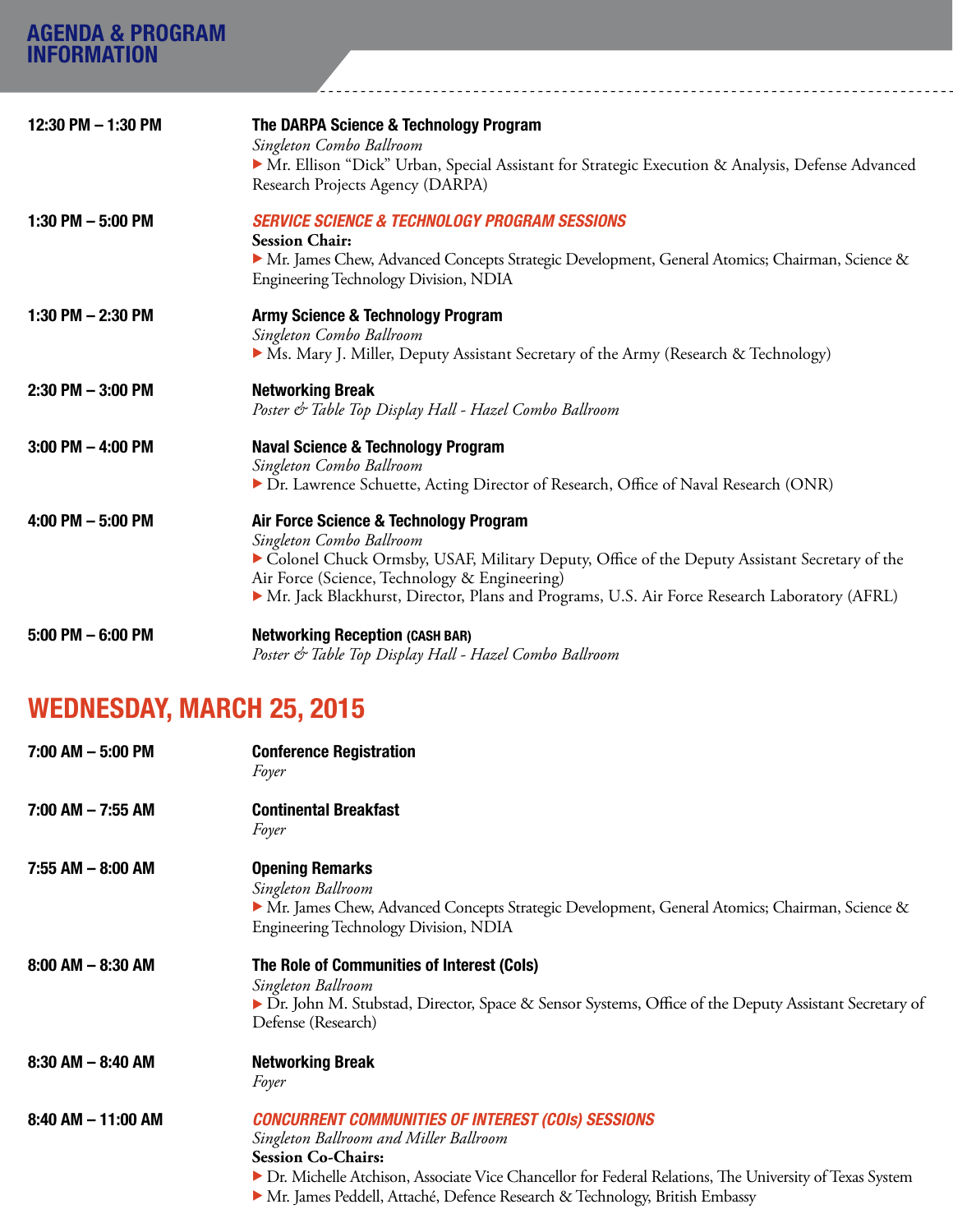| 8:40 AM - 10:40 AM     | <b>Autonomy Col Presentation</b><br>Singleton Ballroom<br>> Dr. Jonathan Bornstein, Chief, Autonomous Systems Division, U.S. Army Research Laboratory<br>(ARL)                                                                                                                                                                           |
|------------------------|------------------------------------------------------------------------------------------------------------------------------------------------------------------------------------------------------------------------------------------------------------------------------------------------------------------------------------------|
| $8:40$ AM $-$ 10:40 AM | <b>Engineered Resilient Systems Col Presentation</b><br>Miller Ballroom<br>> Dr. Jeffery Holland, SES, Director, U.S. Army Engineer Research and Development Center<br>(ERDC); Chief Scientist, U.S. Army Corps of Engineers                                                                                                             |
| 10:40 AM - 11:00 AM    | <b>Networking Break</b><br>Poster & Table Top Display Hall - Hazel Combo Ballroom                                                                                                                                                                                                                                                        |
| 11:00 AM - 11:30 AM    | <b>Technology Domain Awareness Initiative</b><br>Singleton Ballroom<br>• Mr. Christopher Zember, Director of the DoD Information Analysis Centers, Defense Technical<br>Information Center (DTIC)                                                                                                                                        |
| 11:30 AM - 11:45 AM    | <b>Best Poster Announcement</b><br>Singleton Ballroom<br>> Dr. Raj Aggarwal, Director, Engineering Research Institute, College of Engineering, Iowa State<br>University                                                                                                                                                                  |
| 11:45 AM - 12:30 PM    | <b>Networking Lunch</b><br>Poster & Table Top Display Hall - Hazel Combo Ballroom                                                                                                                                                                                                                                                        |
| 12:30 PM $-$ 5:00 PM   | <b>CONCURRENT COMMUNITIES OF INTEREST (COIS) SESSIONS (CONTINUED)</b><br>Singleton Ballroom and Miller Ballroom<br><b>Session Co-Chairs:</b><br>> Dr. Michelle Atchison, Associate Vice Chancellor for Federal Relations, The University of Texas System<br>• Mr. James Peddell, Attaché, Defence Research & Technology, British Embassy |
| 12:30 PM $-$ 2:30 PM   | <b>Sensors &amp; Processing Col Presentation</b><br>Singleton Ballroom<br>Dr. Michael Grove, Principal Deputy for Technology and Countermine, U.S. Army<br>Communications-Electronics Research, Development and Engineering Center (CERDEC), Night<br>Vision and Electronic Sensors Directorate                                          |
| 12:30 PM - 2:30 PM     | <b>Energy &amp; Power Technology Col Presentation</b><br>Miller Ballroom<br>> Dr. Richard Carlin, Head, Sea Warfare and Weapons Department, Office of Naval Research<br>(ONR)                                                                                                                                                            |
| $2:30$ PM $-3:00$ PM   | Networking Break (LAST CHANCE TO VIEW POSTERS & TABLE TOP DISPLAYS)<br>Poster & Table Top Display Hall - Hazel Combo Ballroom                                                                                                                                                                                                            |
| $3:00$ PM $-5:00$ PM   | <b>Human Systems Col Presentation</b><br>Singleton Ballroom<br>▶ Dr. Laurel Allender, Director, Human Research and Engineering Directorate, U.S. Army Research<br>Laboratory (ARL)                                                                                                                                                       |
| $3:00$ PM $-5:00$ PM   | <b>C4I Col Presentation</b><br>Miller Ballroom<br>• Mr. John Willison, SES, Director, U.S. Army Communications-Electronics Research, Development<br>and Engineering Center (CERDEC), Command, Power, & Integration                                                                                                                       |
| 5:00 PM                | <b>Adjourn for the Day</b>                                                                                                                                                                                                                                                                                                               |

<u>. . . . . . . . . . . . . . . . .</u>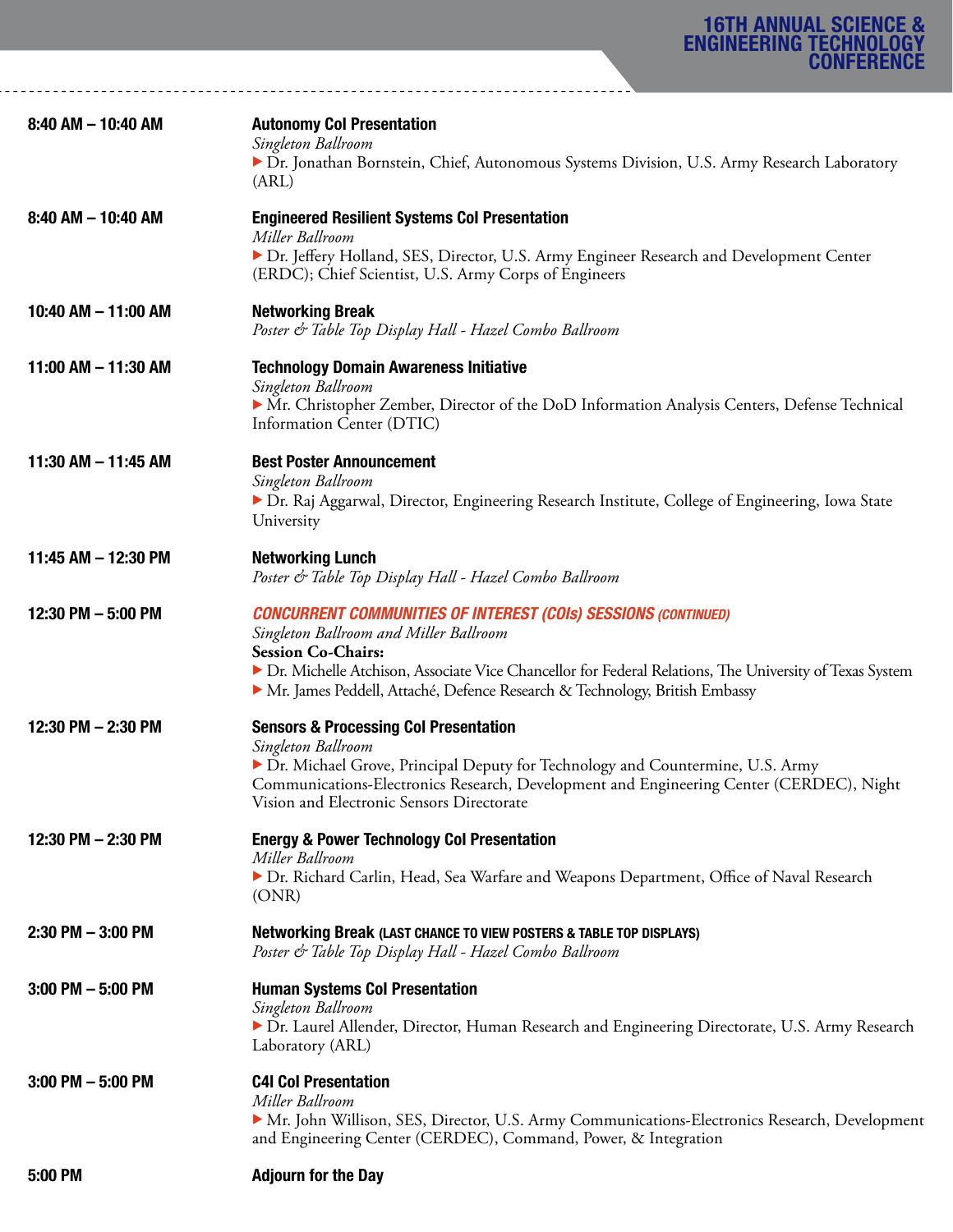# THURSDAY, MARCH 26, 2015

| 7:00 AM - 12:00 PM     | <b>Conference Registration</b><br>Foyer                                                                                                                                                                                                                                                                                                                                                                                                                                    |
|------------------------|----------------------------------------------------------------------------------------------------------------------------------------------------------------------------------------------------------------------------------------------------------------------------------------------------------------------------------------------------------------------------------------------------------------------------------------------------------------------------|
| $7:00$ AM $-$ 8:00 AM  | <b>Continental Breakfast</b><br>Foyer                                                                                                                                                                                                                                                                                                                                                                                                                                      |
| 7:55 AM - 8:00 AM      | <b>Opening Remarks</b><br>Singleton Combo Ballroom<br>Mr. James Chew, Advanced Concepts Strategic Development, General Atomics; Chairman, Science &<br>Engineering Technology Division, NDIA                                                                                                                                                                                                                                                                               |
| $8:00$ AM $-$ 8:30 AM  | DoD Partnering with the Independent Research & Development (IRAD) Program<br>Singleton Combo Ballroom<br>• Mr. Jaymie Durnan, Senior Advisor to the Principal Deputy, Office of the Assistant Secretary of Defense<br>(Research & Engineering)                                                                                                                                                                                                                             |
| $8:30$ AM $-$ 12:00 PM | <b>CAPABILITIES NEEDED BY THE COMBATANT COMMANDERS SESSION</b><br>Singleton Combo Ballroom<br><b>Session Co-Chairs:</b><br>• Mr. Mike Knollmann, Director, Joint Operations Support, Office of the Under Secretary of<br>Defense for Research & Engineering (Acquisition, Technology & Logistics)<br>• Mr. Kurt Kratz, Associate Director, Joint S&T Support, Office of the Under Secretary of<br>Defense for Research & Engineering (Acquisition, Technology & Logistics) |
| $8:30$ AM $-$ 8:50 AM  | <b>USCENTCOM</b><br>Mr. Martin Drake, Science Advisor, USCENTCOM                                                                                                                                                                                                                                                                                                                                                                                                           |
| $8:50$ AM $-9:10$ AM   | <b>USSOCOM</b><br>• Mr. Anthony Davis, Director, Science and Technology, USSOCOM                                                                                                                                                                                                                                                                                                                                                                                           |
| $9:10$ AM $-9:30$ AM   | <b>USPACOM</b><br>Mr. Greg Vandiver, Science Advisor, USPACOM                                                                                                                                                                                                                                                                                                                                                                                                              |
| $9:30$ AM $-9:50$ AM   | <b>USSOUTHCOM</b><br>Mr. Juan Hurtado, Science Advisor, USSOUTHCOM                                                                                                                                                                                                                                                                                                                                                                                                         |
| $9:50$ AM $- 10:10$ AM | <b>Networking Break</b><br>Foyer                                                                                                                                                                                                                                                                                                                                                                                                                                           |
| 10:10 AM - 10:30 AM    | <b>USTRANSCOM</b><br>• Mr. Lou Bernstein, Research, Development, Test & Evaluation Program Director, USTRANSCOM                                                                                                                                                                                                                                                                                                                                                            |
| 10:30 AM - 10:50 AM    | <b>USSTRATCOM</b><br>Dr. Mark Brown, Science & Technology Advisor, USSTRATCOM                                                                                                                                                                                                                                                                                                                                                                                              |
| 10:50 AM - 11:10 AM    | <b>USAFRICOM</b><br>Mr. C. Van Anderson, Science & Technology Advisor, USAFRICOM                                                                                                                                                                                                                                                                                                                                                                                           |
| 11:10 AM - 11:30 AM    | <b>USNORTHCOM</b><br>• Mr. Rob Brunner, Chief Engineer, Science & Technology Directorate, USNORTHCOM                                                                                                                                                                                                                                                                                                                                                                       |
| 11:30 AM - 11:50 AM    | <b>USEUCOM</b><br>Mr. James Wiltz, Science Advisor, ECJ8-Q HQ, USEUCOM                                                                                                                                                                                                                                                                                                                                                                                                     |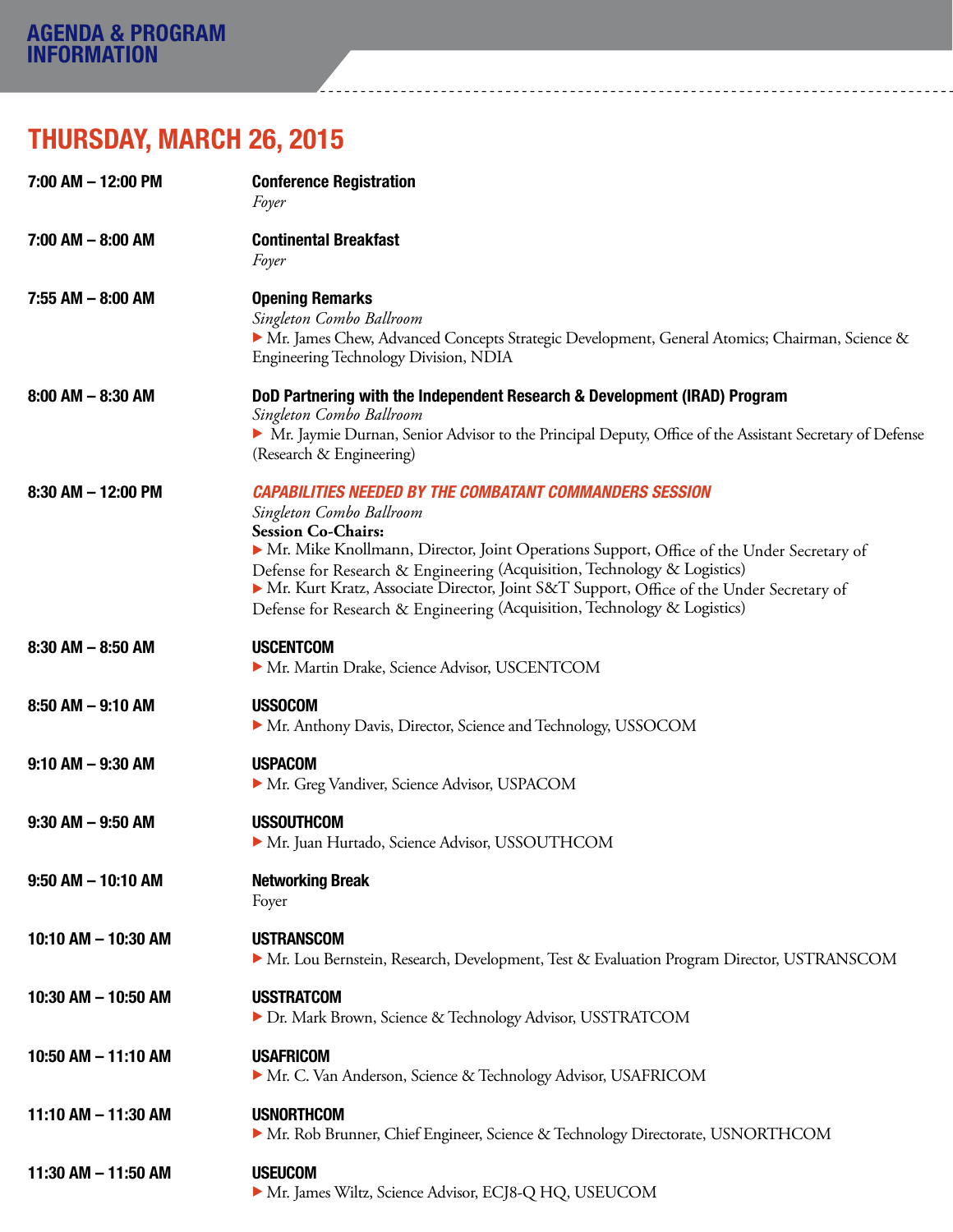

### 11:50 AM – 12:00 PM Closing Remarks & Conference Adjourns

 $\blacktriangleright$  Mr. James Chew, Advanced Concepts Strategic Development, General Atomics; Chairman, Science & Engineering Technology Division, NDIA